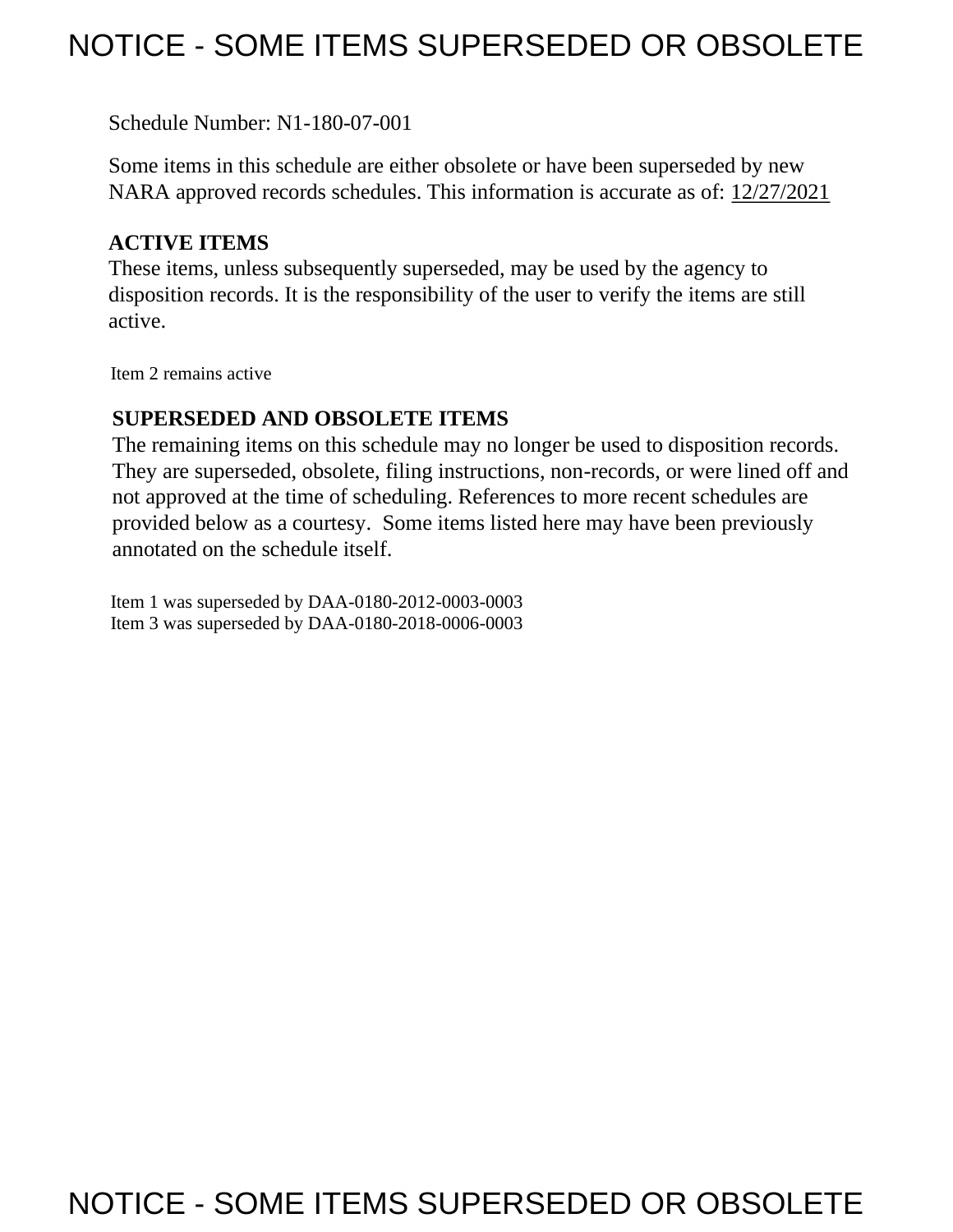|                                                            |                  |                            | $\cdot$ $\cdot$                       |
|------------------------------------------------------------|------------------|----------------------------|---------------------------------------|
| <b>REQUEST FOR RECORDS DISPOSITION AUTHORITY</b>           |                  | LAVE BLANK (NARA use only) |                                       |
| (See Instructions on reverse)                              |                  | <b>JOB NUMBER</b>          |                                       |
| NATIONAL ARCHIVES and RECORDS ADMINISTRATION (NIR)<br>TO - |                  | <b>DATE RECEIVED</b>       |                                       |
| WASHINGTON, DC 20408                                       |                  |                            |                                       |
| FROM (Agency or establishment)                             |                  |                            | NOTIFICATION TO AGENCY                |
| Commodity Futures Trading Commission (CFTC)                |                  |                            |                                       |
| 2 MAJOR SUBDIVISION                                        |                  |                            |                                       |
| Division of Enforcement                                    |                  |                            |                                       |
| <b>MINOR SUBDIVISION</b>                                   |                  |                            |                                       |
| Office of General Counsel                                  |                  |                            |                                       |
| 4 NAME OF PERSON WITH WHOM TO CONFER<br>15.                | <b>TELEPHONE</b> | DATE                       | <b>ARCHIVIST OF THE UNITED STATES</b> |
| Janis A Vitols                                             | 202 418-5176     | 71062                      | Alla Weart                            |
|                                                            |                  |                            |                                       |

## **AGENCY CERTIFICATION** 6

I hereby certify that I am authorized to act for this agency in the matters pertaining to the disposition of its records and that the records proposed for disposal attached 0 page(s) are not needed for the business of this agency or will not be needed after the retention periods specified, and that written concurrence from the General Accounting Office, under the provisions of Title 8 of the GAO Manuel for Guidance of Federal Agencies,

| ΓV<br>is not required:   | is attached, or                                             | has been requested              |
|--------------------------|-------------------------------------------------------------|---------------------------------|
| <b>DATE</b><br>3/19/2007 | SIGNATURE OF AGENCY BEPRESENTATIVE<br><b>W</b><br>MM<br>'IΛ | <b>TITLE</b><br>Records Officer |

| 7.           | 8. DESCRIPTION OF ITEM AND PROPOSED DISPOSITION                                    | <b>GRS OR</b><br>9.          | <b>ACTION</b><br>10. |
|--------------|------------------------------------------------------------------------------------|------------------------------|----------------------|
| <b>ITEM</b>  |                                                                                    | <b>SUPERSEDED</b>            | <b>TAKEN</b>         |
| NO.          |                                                                                    | <b>JOB CITATION</b>          | (NARA USE            |
|              |                                                                                    |                              | ONLY)                |
|              | Ammendment of CFTC Records Disposition Schedule. This request is for               |                              |                      |
|              | disposition authority to amend the "Medium" block for items 406b, 410a and         |                              |                      |
|              | 409, approved by NARA under Jobs No. N1.180.00.1-406, N1.180.00.1-410a, and        |                              |                      |
|              | N1.180.00.1-409 respectively, and add "electronic" to each Medium block.           |                              |                      |
|              |                                                                                    |                              |                      |
|              | The business needs of the CFTC have changed as ever more business is               |                              |                      |
|              | transacted electronically. This includes conducting Ivestigations, Item, 406b, and |                              |                      |
|              | preparing litigation cases, Item 410a and 409. The CFTC recently implemented       |                              |                      |
|              | an electronic case management system, e-Law, to streamline case management.        |                              |                      |
|              |                                                                                    |                              |                      |
|              | As a result of these changed business needs, the CFTC wants to store these         |                              |                      |
|              | temporary records in electronic medium, as well as paper, video and audio.         |                              |                      |
|              | Therefore we request authority to:                                                 |                              |                      |
|              |                                                                                    |                              |                      |
|              |                                                                                    | N1.180.00.1-406b             |                      |
|              | Add "electronic" to the Medium column for Item 406b, Enforcement                   |                              |                      |
|              | <b>Investigatory Files</b>                                                         |                              |                      |
|              |                                                                                    |                              |                      |
|              |                                                                                    |                              |                      |
| $\mathbf{2}$ | Add "electronic" to the Medium column for Item 410a, Office of General             | N1.180.00.1-410a             |                      |
|              | <b>Counsel Litiagation Files</b>                                                   |                              |                      |
|              |                                                                                    |                              |                      |
|              |                                                                                    |                              |                      |
|              |                                                                                    |                              |                      |
| 3            | Add "electronic" to the Medium column for Item 409, Reparation Complaint           | N1.180.00.1-409              |                      |
|              | <b>Files</b>                                                                       |                              |                      |
|              |                                                                                    |                              |                      |
|              |                                                                                    |                              |                      |
|              |                                                                                    |                              |                      |
| 115-109      | 1-00-634-4064                                                                      | STANDARD FORM 115 (REV 3-91) |                      |
|              | PREVIOUS EDITION NOT USABLE                                                        |                              | Prescribed by NARA   |
|              |                                                                                    |                              | 36 CFR 1228          |